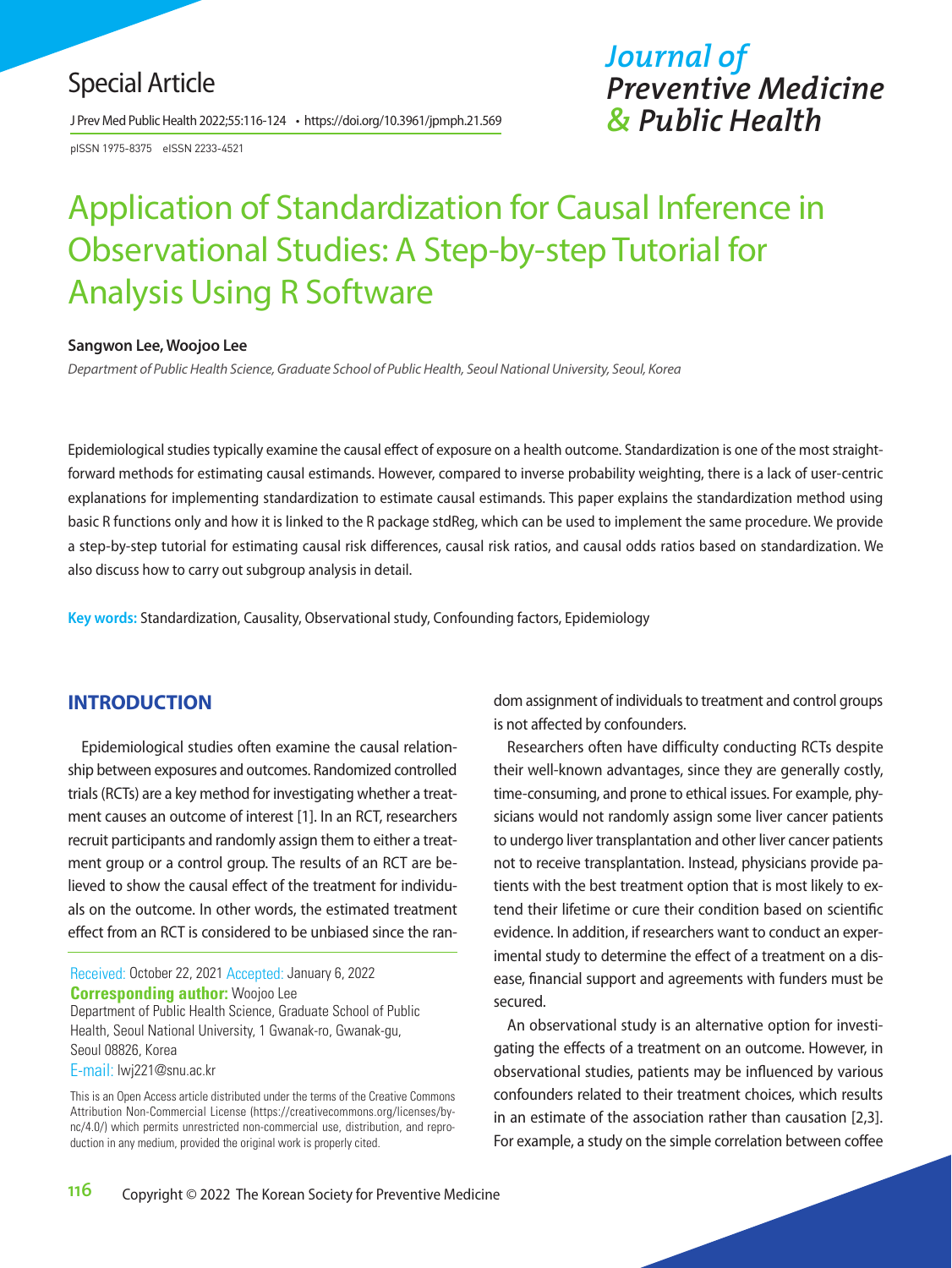## Journal of *Preventive Medicine*<br>*SPublic Health*

drinking and the risk of thyroid cancer would not be able to examine the true effect of coffee drinking on thyroid cancer since the results would be potentially confounded by variables such as age, gender, and socioeconomic status. A high incidence of thyroid cancer among coffee drinkers may be due to an imbalance in variables such as age and gender between the subjects. Even so, the causal effect of coffee drinking on the risk of thyroid cancer can still be inferred through an observational study if certain conditions are met. An advanced methodology known as "causal inference" can be used to estimate causal effects in observational studies. Unlike conventional analysis, causal inference defines the target parameter (i.e., the causal estimand) using counterfactual logic and identifies when the causal estimand can be estimated based on observational data [4].

Causal estimands may take various forms, including the risk difference, relative risk, or odds ratio. Standardization is a straightforward method for estimating those estimands, in addition to inverse probability weighting [4]. However, compared to inverse probability weighting, there is a lack of usercentric explanations on how standardization can be implemented for estimating causal estimands. Recently, the R package stdReg was developed for implementing standardization, which allows general classes of models, including generalized linear models and Cox proportional hazards models as special cases [5]. This package substantially improves the process of conducting epidemiological studies, and it should be more actively promoted among epidemiologists and public health scientists interested in causal inference. In addition, researchers need to understand how the R package works in order to write an implementation code themselves when the R package is not directly applicable to their models of interest. Therefore, this paper will explain the standardization method using basic R functions only and how it is linked to the R package stdReg. We provide a step-by-step tutorial for estimating causal risk differences, causal risk ratios, and causal odds ratios using standardization. We also discuss how to carry out a subgroup analysis in detail.

### **REVISITING THEORY**

### **Potential Outcome and Causal Estimand**

Consider 2 random variables. One is the dichotomously measured treatment variable *T* (1: treatment, 0: no treatment), and the other is the dichotomously measured outcome variable *Y*

#### **Table 1.** Measures of causation and association

| <b>Name</b>     | <b>Measures of causation</b>                           | <b>Measures of association</b>                         |
|-----------------|--------------------------------------------------------|--------------------------------------------------------|
| Risk difference | $Pr[Y^1 = 1] - Pr[Y^0 = 1]$                            | $Pr[Y=1 T=1]-Pr[Y=1 T=0]$                              |
| Risk ratio      | $Pr[Y^1 = 1]$<br>$Pr[Y^0 = 1]$                         | $Pr[Y=1 T=1]$<br>$Pr[Y=1 T=0]$                         |
| Odds ratio      | $Pr[Y^1 = 1]/Pr[Y^1 = 0]$<br>$Pr[Y^0 = 1]/Pr[Y^0 = 0]$ | $Pr[Y=1 T=1]/Pr[Y=0 T=1]$<br>$Pr[Y=1 T=0]/Pr[Y=0 T=0]$ |

(1: event, 0: no event).  $Y^{T=1}$  and  $Y^{T=0}$  are defined as the outcome variables that would be observed under treatments *T*=1 and *T*=0, respectively, and they are referred to as the potential outcomes [4]. For simplicity, we will use  $Y^{T=1} = Y^1$  and  $Y^{T=0} = Y^0$ .

The population causal effect of treatment exists if  $Pr[Y^1 = 1] \neq$  $Pr[Y^0=1]$ , with Pr representing the probability [4]. A measurement of a causal effect answers the question, "What is the outcome if everyone is treated or untreated?" Meanwhile, a measurement of an association answers the question, "What is the difference between the treated group and the untreated group?" The causal effect is determined by measuring the effect of treatment on the same population, whereas the associational effect is determined by measuring the effect of the treatment on 2 different subpopulations.

The causal effect can be represented by several measures such as the causal risk difference, causal risk ratio, or causal odds ratio (Table 1). The causal risk difference is often referred to as the average treatment effect (ATE). The causal treatment effect is usually identified from RCTs rather than observational studies since the participants in observational studies are not randomly assigned to treatment groups. In order to confirm this, the reasons why measures of association from RCTs indicate causation must be understood.

### **Randomized Experiments and Causal Effects**

If researchers randomly assign individuals to receive treatment *T*, then the potential outcome should be independent of the treatment *T*, which is expressed as  $Y^1 \perp T$  and  $Y^0 \perp T$ . This means that the potential outcome Y<sup>t</sup> would be equally distributed in both treatment and non-treatment groups. Thus, the subjects in both the treatment and non-treatment groups are considered exchangeable.

In many cases, the potential outcome is naturally linked to the observed outcome  $Y$  as  $Y = Y<sup>1</sup>$  for the treatment group and  $Y = Y<sup>0</sup>$  for the control group. This condition is known as consistency in the literature on causal inference [4]. In our binary case, the consistency suggests  $Y = Y^1 \times 1(T = 1) + Y^0 \times 1(T = 0)$ , with 1()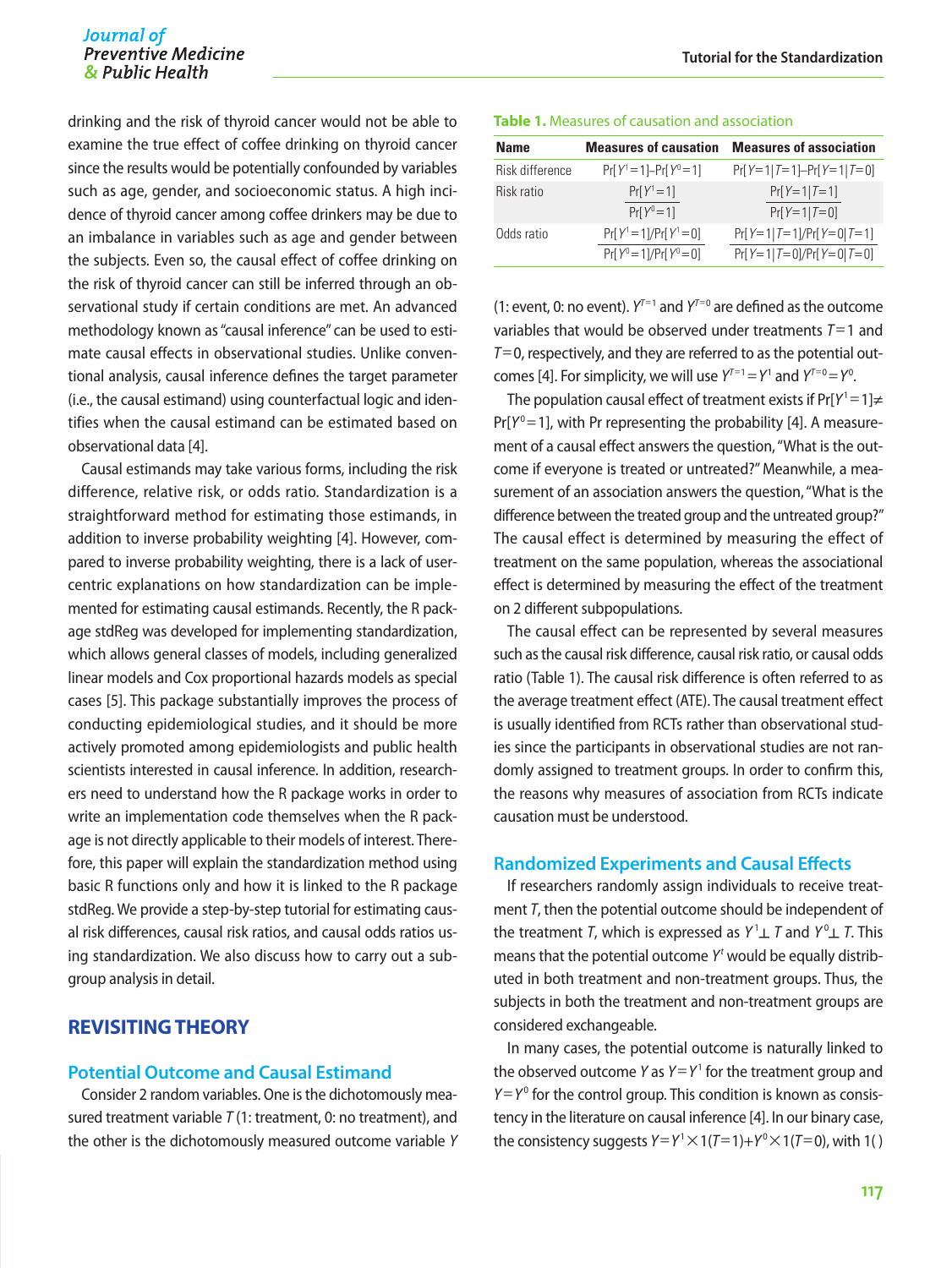representing the indicator function that results in 1 when the event in the parentheses is true. Note that, although *Y*<sup>1</sup> ┴ *T* and *Y*0 ┴ *T*, *Y* is not independent of *T* in general. Under randomized assignment and the consistency condition, the probability that  $Y^t = 1$  is equal to the probability of an observed outcome for individuals who receive treatment  $T=t$ , since  $Pr[Y=1|T=t]$  $Pr[Y^t = 1 | T = t] = Pr[Y^t = 1]$ . Therefore, the measure of association from an RCT becomes the corresponding causal measure.

Randomization can be undertaken according to the specific characteristics of individuals, and this approach is referred to as a conditional randomized experiment. For example, doctors may want to measure the causal effect of regular vitamin C supplement consumption (vitamin  $C=1$ , placebo pill=0) on the probability of developing of lung cancer (lung cancer  $=1$ , no event=0). They can choose to recruit random participants depending on their smoking status (smoker  $=$  1, ex-smoker  $=$  2, non-smoker =3). In this case, the potential outcome would be equally distributed between a group of smokers who take vitamin C supplements and a group of smokers who take a placebo pill. The vitamin C and placebo pill groups are no longer exchangeable, but they are exchangeable within each stratum for smoking status. This result from the conditional randomized experiment implies that  $Pr[Y=1|T=t, C=c] = Pr[Y^t=1|T=t,$  $C = c$ ] = Pr[ $Y<sup>t</sup> = 1$ | $C = c$ ], with *C* representing smoking status. In the above equation, the key condition maintained from the conditional randomized experiment is *Y t* ┴ *T* |*C*, which is referred to as "conditional exchangeability" in the causal inference literature [4]. The conditional probability  $Pr[Y^t=1|C=c]$  provides all of the necessary quantities for evaluating the causal measures described in Table 1 since  $Pr[Y^t=1] = \sum_c Pr[Y^t=1|C=c]$ Pr[*C*=*c*]. This connection is called standardization, which is explained below in more detail.

### **Identification**

Valid causal inferences from observational studies can be made if the study mimics a conditional randomized experiment. In other words, within subpopulations with the same set of confounders *C*, if an observational study is similar to an RCT, the causal effect from observational data can be inferred. In this case, the primary condition needed for making a valid causal estimate based on an observational study is the conditional exchangeability  $Y^t \perp T$  | C. If the conditional exchangeability from an observational study is maintained, the causal effect of the treatment can be identified from observed data using  $Pr[Y=1|T=t, C=c] = Pr[Y^t=1|T=t, C=c] = Pr[Y^t=1|C=c]$  in the same manner as in a conditional RCT. However, since the potential outcome is not fully observed in an observational study, the conditional exchangeability for each researcher's application cannot be confirmed. Therefore, expert knowledge is needed to confirm whether the conditional exchangeability is plausible.

Expert knowledge is commonly believed to be most easily communicated using simple visual representations. A direct acyclic graph (DAG) is one of the most intuitive methods for graphically depicting the causal relationship between treatments, potential outcomes, and covariates. A DAG depicts the direction of the effect of each variable on target variables and helps to determine if covariates *C* need to be adjusted as well as identifies potential biases such as selection bias, collider bias, and confounding bias [4,6-8]. Shrier and Platt [8] elaborated on the specific steps for building a DAG. Fortunately, there is software for selecting the confounder set *C* based on causal DAGs. For practical information, researchers can visit http://www.dagitty.net/.

In addition to the conditional exchangeability and the consistency conditions, the probability of being assigned to either treatment group according to the values for covariate *C* must be greater than 0. In other words, Pr[*T*=*t*|*C*=*c*]>0 for all values in c with  $Pr[C=c]>0$ . Positivity guarantees that the causal effect can be assessed within the subpopulation if *C*=*c*. If the positivity condition is violated in some cases in which *C*=*c*, the subpopulation with *C*=*c* can be removed from the target population for evaluating the causal estimand of interest. Positivity can be violated in 2 ways: structural violations and random violations [4,9]. Structural violations can occur if the treatment cannot be assigned to individuals under certain conditions. For example, when doctors assign treatment *Y* to individuals with *C*=1, the positivity has been structurally violated. Random violation can occur if the 0 event of treatment randomly occurs within the strata of treatment and covariates when the probability within the population is not actually 0.

#### **Standardization**

An epidemiological study usually aims to establish evidence for implementing public health interventions. For example, if the ATE of vitamin C on lung cancer incidence suggests a preventive effect, campaigns to promote vitamin C intake should be recommended. Standardization is a method for estimating the causal estimand of treatment *T* on outcome *Y* in a conditional RCT. The probability of the potential outcome is the weight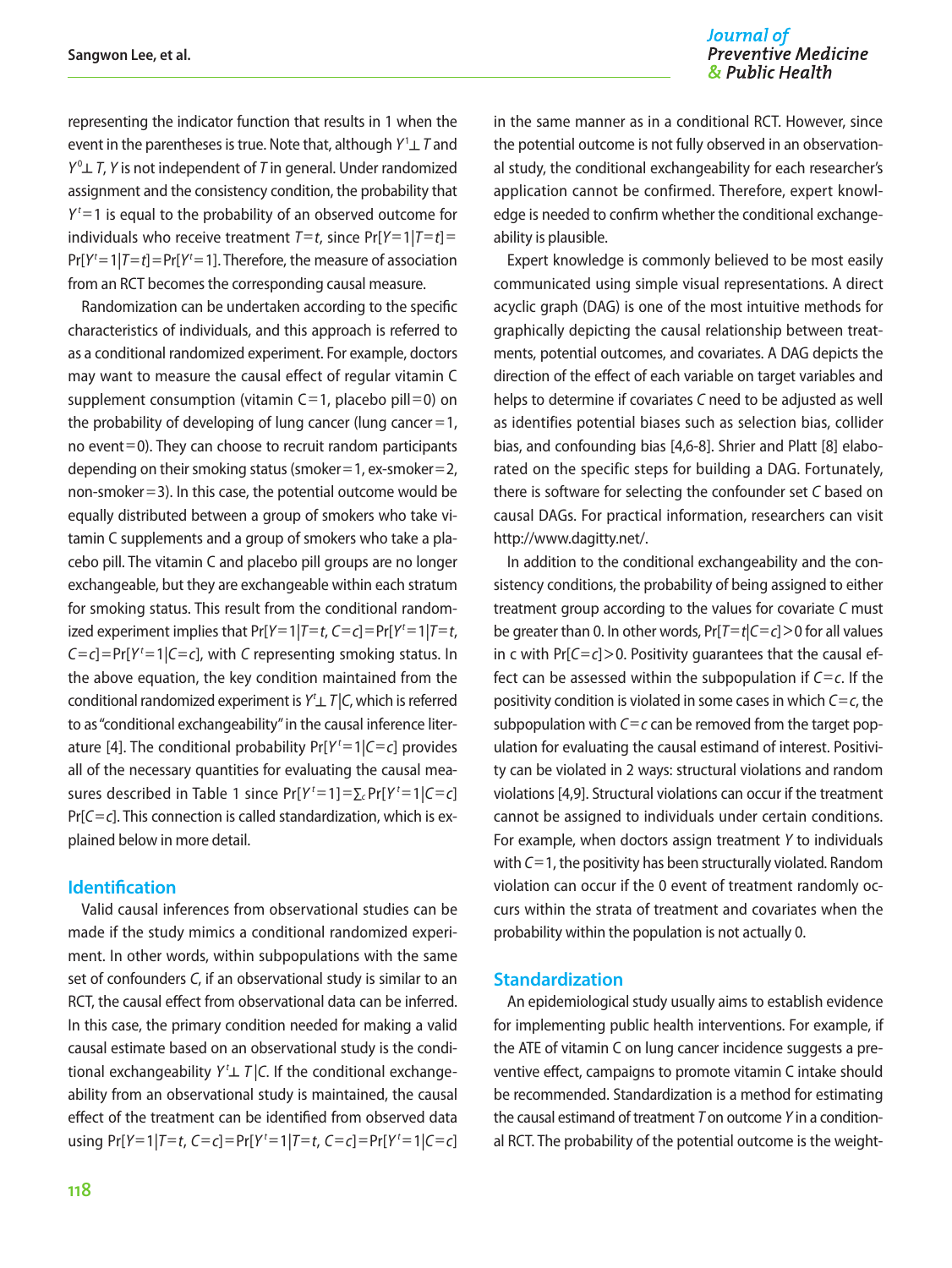ed average of the probability of the potential outcome according to the values for covariate *C* weighted by the proportion of the population in *C*=*c* for all subjects in c (Pr[ $Y<sup>t</sup>=1$ ]= $\Sigma_c$ Pr[ $Y<sup>t</sup>$ = 1|*C*=*c*] Pr[*C*=*c*]). The probability of the potential outcome can be replaced with the observed outcome according to the conditional exchangeability and consistency: Pr[Y<sup>t</sup> = 1] = ∑<sub>c</sub>Pr[Y = 1] *T*=*t*, *C*=*c*] Pr[*C*=*c*]. Table 2 shows the method of estimating causal estimands based on standardization.

Using the standardization method, once Pr[*Y*=1|*T*=*t*, *C*=*c*] is evaluated, the causal estimand can be straightforwardly computed since Pr[*C*=*c*] can simply be replaced with 1/*n*, with *n* representing the sample size. Pr[*Y*=1|*T*=*t*, *C*=*c*] can be obtained using logistic regression analysis with *Y* as a response variable and *T* and *C* as the covariates. For different types of *Y*, other generalized linear models or machine learning techniques may be used.

The causal effect of treatment in specific subgroups offers important evidence for determining the target populations of public health interventions. In these cases, standardization can be applied to each level of the variable *S* which classifies the subgroup of interest, in which *S* contains *s* groups. For example, if the conditional exchangeability of the subgroup remains

|           | <b>Table 2.</b> Standardization method for the causal estimand of |  |  |  |
|-----------|-------------------------------------------------------------------|--|--|--|
| treatment |                                                                   |  |  |  |

| <b>Name</b>     | <b>Causal estimand</b>                                 | <b>Standardization method</b>                                                                                                                            |
|-----------------|--------------------------------------------------------|----------------------------------------------------------------------------------------------------------------------------------------------------------|
| Risk difference | $Pr[Y^1 = 1] - Pr[Y^0 = 1]$                            | $\Sigma_c$ Pr[Y=1 T=1, C=c] Pr[C=c]-<br>$\Sigma_c$ Pr[Y=1] $T=0$ , $C=c$ ] Pr[ $C=c$ ]                                                                   |
| Risk ratio      | $Pr[Y^1 = 1]$<br>$Pr[Y^0 = 1]$                         | $\Sigma_c$ Pr[Y=1 T=1, C=c] Pr[C=c]<br>$\Sigma_c$ Pr[Y=1 T=0, C=c] Pr[C=c]                                                                               |
| Odds ratio      | $Pr[Y^1 = 1]/Pr[Y^1 = 0]$<br>$Pr[Y^0 = 1]/Pr[Y^0 = 0]$ | $\Sigma_c$ Pr[Y=1 T=1, C=c] Pr[C=c]<br>$\Sigma_c$ Pr[Y=0 T=1, C=c] Pr[C=c]<br>$\Sigma_c$ Pr[Y=1 T=0, C=c] Pr[C=c]<br>$\Sigma_c$ Pr[Y=0 T=0, C=c] Pr[C=c] |

| <b>Table 3.</b> Standardization for the causal effect in subgroups |  |  |  |
|--------------------------------------------------------------------|--|--|--|
|--------------------------------------------------------------------|--|--|--|

*S*=1, the ATE of treatment *T* on *Y* for the subgroup *S*=1 can be estimated using  $\Sigma$ <sub>*c*</sub> Pr [*Y* = 1|*T* = 1, *C* = *c*, *S* = 1] Pr[*C* = *c*|*S* = 1]− ∑c Pr[*Y*=1|*T*=0, *C*=*c*, *S*=1] Pr[*C*=*c*|*S*=1] (Table 3).

There are 2 methods for estimating the causal effects on subgroups using standardization. The first method is to fit a regression model and evaluate the estimand of the dataset separated by variable *S* in each subset. Therefore, variable *S* would be excluded from the regression model. The second method is to fit a regression model including interaction terms with the variable *S* using the whole dataset and compute the estimand for each subgroup. The choice of the estimation method depends on the sample size of each subgroup. If the sample size of each subgroup is small, then the second method would be preferable since the regression model may not guarantee stability of the fitted model for a small sample size. However, if the sample size is large enough in each subgroup, the first method would be preferred since it would provide a more flexible method for estimating the causal effect of a subgroup since different models can be fitted for each subgroup. Therefore, the bias-variance tradeoff must be considered when selecting the method for estimating the causal estimands of individual subgroups. The estimate using the second method usually results in a more biased but less fluctuating treatment effect estimate than the first method, whereas the first method usually results in a less biased but more volatile treatment effect estimate.

### **LIVER CANCER TREATMENT EXAMPLES**

This section provides a step-by-step tutorial on how to perform the analysis using the standardization method. The goal in the example is to estimate the average causal effect of initial liver cancer treatment modality on 3-year survival. We used synthetic data that was generated based on Liver Stage Data

| <b>Name</b>     | <b>Causal estimand for subgroups</b>        | <b>Standardization for subgroups</b>          |
|-----------------|---------------------------------------------|-----------------------------------------------|
| Risk difference | $Pr[Y^1 = 1   S = s] - Pr[Y^0 = 1   S = s]$ | $\Sigma_c$ Pr[Y=1 T=1, C=c, S=s] Pr[C=c S=s]- |
|                 |                                             | $\Sigma_c$ Pr[Y=1 T=0, C=c, S=s] Pr[C=c S=s]  |
| Risk ratio      | $Pr[Y^1 = 1   S = s]$                       | $\Sigma_c$ Pr[Y=1 T=1, C=c, S=s] Pr[C=c S=s]  |
|                 | $Pr[Y^0 = 1   S = s]$                       | $\Sigma_c$ Pr[Y=1 T=0, C=c, S=s] Pr[C=c S=s]  |
| Odds ratio      | $Pr[Y^1 = 1   S = s] / Pr[Y^1 = 0   S = s]$ | $\Sigma_c$ Pr[Y=1 T=1, C=c, S=s] Pr[C=c S=s]  |
|                 | $Pr[Y^0 = 1   S = s] / Pr[Y^0 = 0   S = s]$ | $\Sigma_c$ Pr[Y=0 T=1, C=c, S=s] Pr[C=c S=s]  |
|                 |                                             | $\Sigma_c$ Pr[Y=1 T=0, C=c, S=s] Pr[C=c S=s]  |
|                 |                                             | $\Sigma_c$ Pr[Y=0] T=0, C=c, S=s] Pr[C=c S=s] |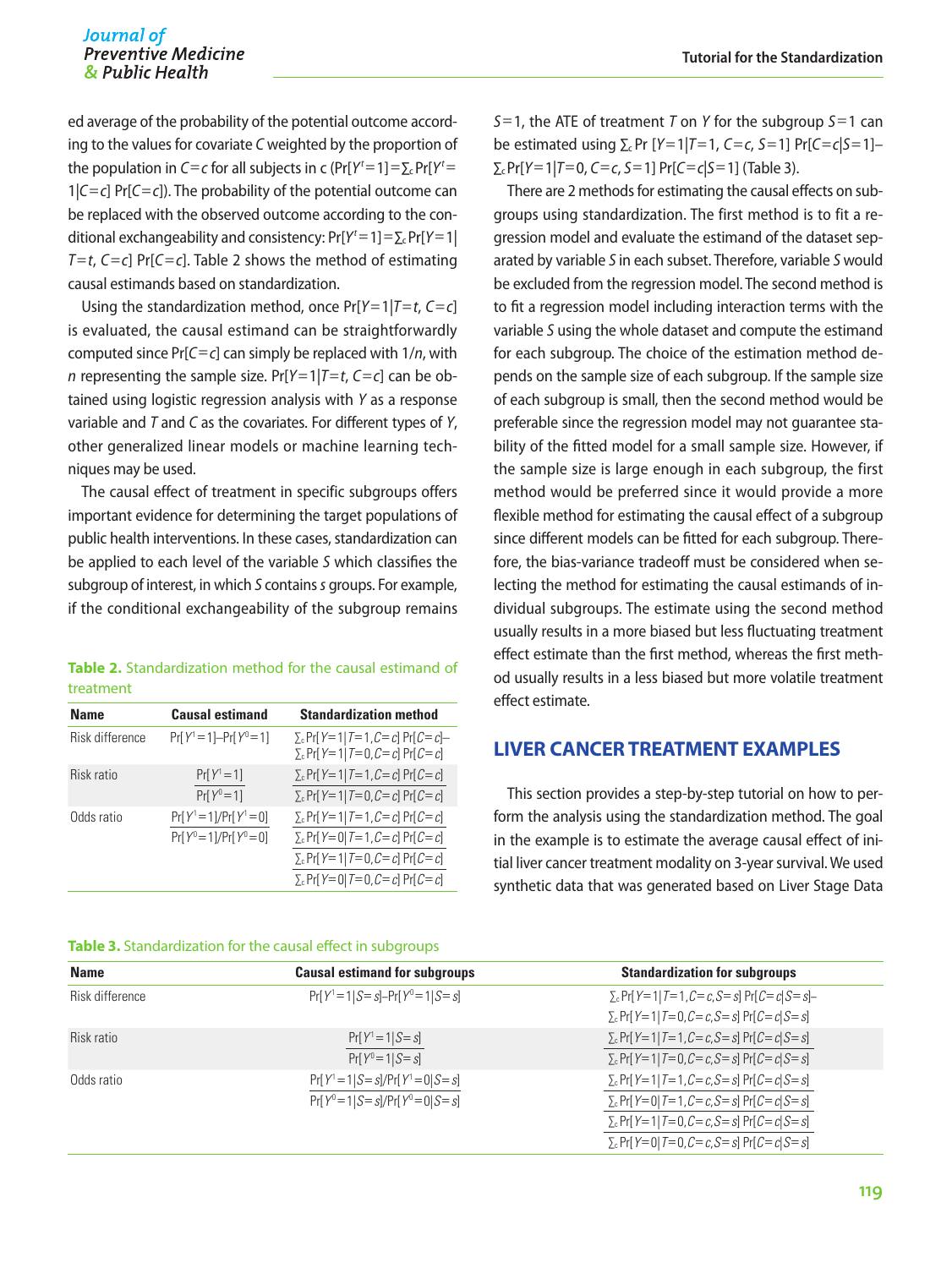### Journal of **Preventive Medicine** & Public Health

(LSD) from Korea. The LSD is a sample cohort composed of randomly selected liver cancer patients registered in the Korean Central Cancer Registry between 2008 and 2016 [10]. The LSD includes 10% of newly registered liver cancer patients in Korea, and synthetic data (liver syn\_data1) were generated in this study using the synthpop package in R 4.0.5. The syn function enabled the generation of synthetic data that mimicked the LSD [11], allowing it to be made available to the public without confidentiality concerns.

Our study design was based on that of a previous study by Kim et al. [12] that compared the effect of radiofrequency ablation to surgical resection for hepatocellular carcinoma on survival. In this example, the effect of surgical resection and local ablation therapy on 3-year survival was compared based on standardization. Figure 1 shows the DAG for the causal relationships of all relevant variables for helping to determine the set of confounders used in standardization. DAGitty, which is the program used to create the DAGs in this study, offers several sets of confounders that can be adjusted for estimating the causal effect by exploiting Pearl's backdoor criterion [13,14]. Therefore, the variables included in our study were age, ascites status (yes or no), Model for End-Stage Liver Disease (MELD) score, platelet count (0-50, 50-100, 100-150, >150 10<sup>3</sup>/μL), sodium level (0-135, 135-145, >145 mmol/L), alpha-fetoprotein (AFP) level (0-200, 200-400, >400 ng/mL), Child-Pugh classification (A, B, C, U), and Barcelona Clinic Liver Cancer (BCLC) stage (0, A, B, C, D). We set a dichotomous variable (1=death, 0=survived) as the outcome. In addition, the causal estimands of treatment according to individuals' BCLC stage were explored. Therefore, we considered using fitted models that included the interaction term between treatment and the BCLC stage variable. The final model was selected and consisted of variables with *p*-values of less than 0.05.

This tutorial depicts 2 methods for estimating the causal effect of the treatment based on standardization using R software 4.0.5. One method used basic R functions only, while the other used the stdReg package in R. Hernán and Robins [4] introduced methods for estimating the ATE using basic R functions in cases when the outcome variable is a continuous measurement. Here, we show how causal estimands such as risk difference, risk ratio, and odds ratios were estimated for our dichotomous outcome. The stdReg package provides userfriendly functions for estimating the causal estimand based on standardization. We show how to compute the estimands using the stdGlm function and compare the package result with that of the first method.

In the first method, a function for implementing the standardization for the causal estimands was created, and then bootstrapping was performed to calculate each estimand's 95% confidence interval. The standardization function consist-



**Figure 1.** Directed acyclic graph for presenting the relationship between variables. AFP, alpha-fetoprotein; MELD, Model for End-Stage Liver Disease; CPC, Child-Pugh classification; BCLC, Barcelona Clinic Liver Cancer.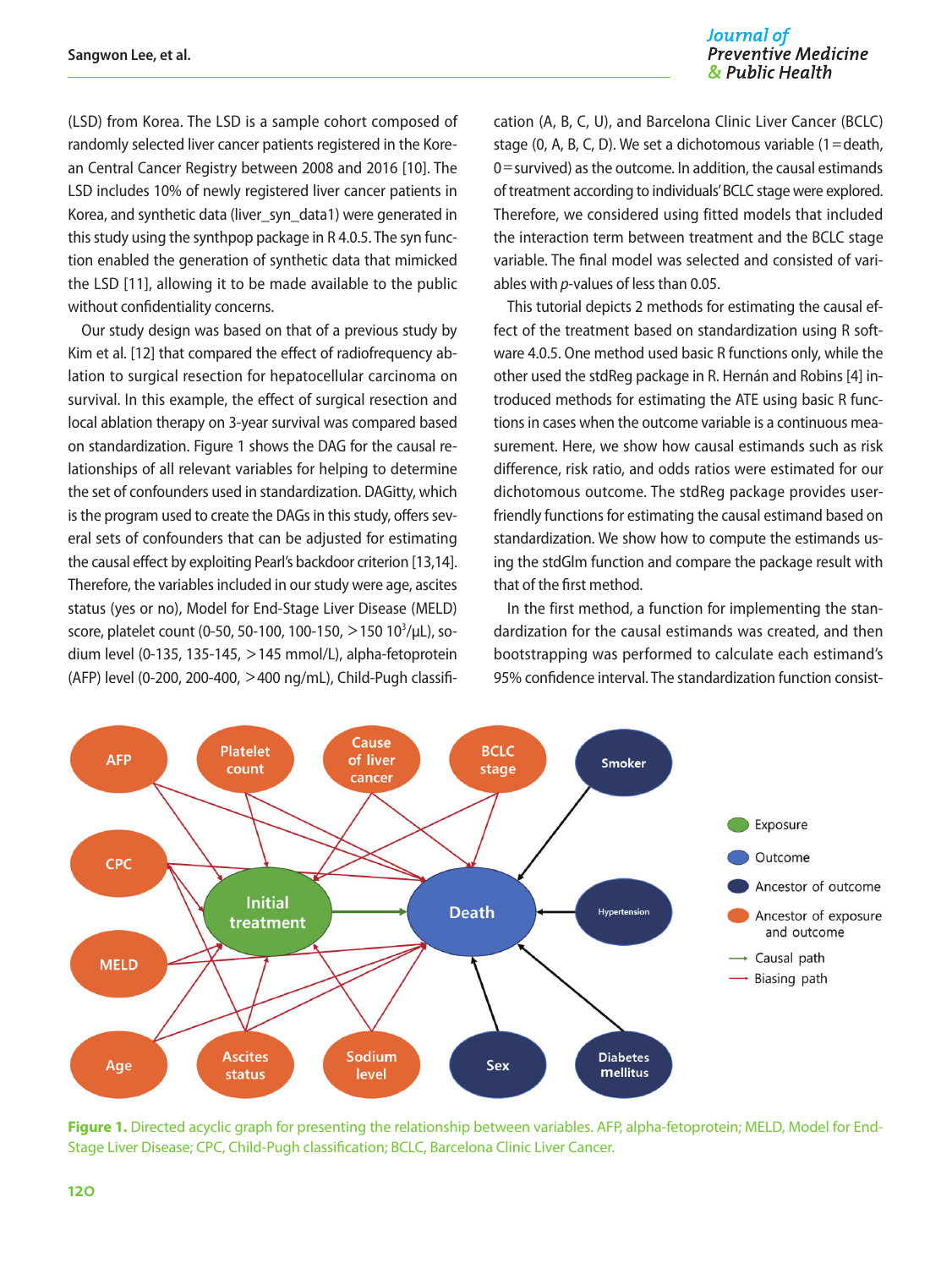ed of 4 parts. First, 2 datasets were duplicated by adding an index variable, and the copies of the datasets were combined. The first dataset was a copy of the original dataset (liver\_syn\_ data0), and the second dataset (liver\_syn\_data2) included data on individuals that were identical to the original but with the treatment and death outcomes set to 0 and null, respectively. The third dataset (liver syn\_data3) included data on individuals that were identical to the original, but the treatment and death outcomes were set to 1 and null, respectively. The outcome variables in the 2 duplicated datasets were set as "NA" so that they would be ignored in the fitting step. Second, we fitted a logistic regression model in which the binary outcome was death within 3 years after the initial treatment prescription. Third, the probability of the event was calculated based on the fitted model. Therefore, the standardized probabilities of death were estimated for when all liver cancer patients underwent surgical resection and when all liver cancer patients underwent local ablation therapy. Finally, causal estimands such as risk difference, relative ratio, and odds ratio were computed.

### **# Load libraries**

library (readxl) library (dplyr) library (boot) library (stdReg) **# Import liver synthetic data** liver syn\_data1 <- read.csv ('~/liver\_syn\_data.csv') **# [1] Build function for standardization** standardization <- function( data, indices ) { liver syn data0  $\lt$ - data[indices, ] **# [1]-1. data expansion # original** liver\_syn\_data0\$data.class <- 'ori' **# 2nd copy** liver syn\_data2 <- liver\_syn\_data0 % $>$ % mutate (data.class='T0', Treatment=0, death=NA) **# 3rd copy** liver\_syn\_data3 <- liver\_syn\_data0 %>% mutate (data.class= $'T1'$ , Treatment=1, death=NA) **# Combine all data** onesample <- rbind ( liver\_syn\_data0, liver\_syn\_ data2, liver\_syn\_data3)

### **# [1]-2. Fit the model**

- fit1  $\le$ -glm (death  $\sim$  Treatment  $*$  i\_bclc+age+Liver Cancer Cause+MELD+cpc cat+platelet cat+ Sodium\_level+AFP\_level+Ascites\_status, family= 'binomial', data=onesample)
- # Confounders in the dataset (i bclc: BCLC stage; age: Age; Liver\_Cancer\_Cause: cause of liver cancer; MELD: MELD score; cpc\_cat: child pugh classification; platelet\_cat: Platelet count: Sodium level: sodium level, AFP level: alpha-fetoprotein; Ascites status: ascites status)

#### **# [1]-3. Predict the outcome Y**

- onesample\$predicted.meanY 1 <- predict.glm (fit1, onesample, type="response")
- Y1T1=mean( onesample\$predicted.meanY1  $[onesample$data.class = -T1']$
- Y1T0=mean( onesample\$predicted.meanY1  $[onesample$data.class = 'TO']$

**# [1]-4. Calculate the causal estimands** ATE=Y1T1 - Y1T0 #Risk difference RR=Y1T1/Y1T0 #Relative ratio OR=(Y1T1/(1-Y1T1))/(Y1T0/(1-Y1T0)) #Odds ratio return(c(ATE, RR, OR))}

Next, the standardization function was applied to the boot function to perform bootstrapping with 1000 replications. The results of bootstrapping were used to construct 2 versions of the 95% confidence interval. The first version was referred to as the "normal-based confidence interval," which used the standard error computed from the bootstrapped estimates. The second version used the 2.5% and 97.5% percentiles of the bootstrapped estimates as the left and right limits of the 95% confidence interval, respectively. In this tutorial, we report the first confidence interval in Tables 4 and 5 for brevity.

### **# [2] Generate confidence intervals # [2]-1. Calculate the 95% confidence interval** set.seed(1234) results <- boot(data=liver\_syn\_data1, statistic= standardization,  $R=1,000$ , parallel = "multicore") se <- c(sd(results\$t[, 1]), sd(results\$t[, 2]),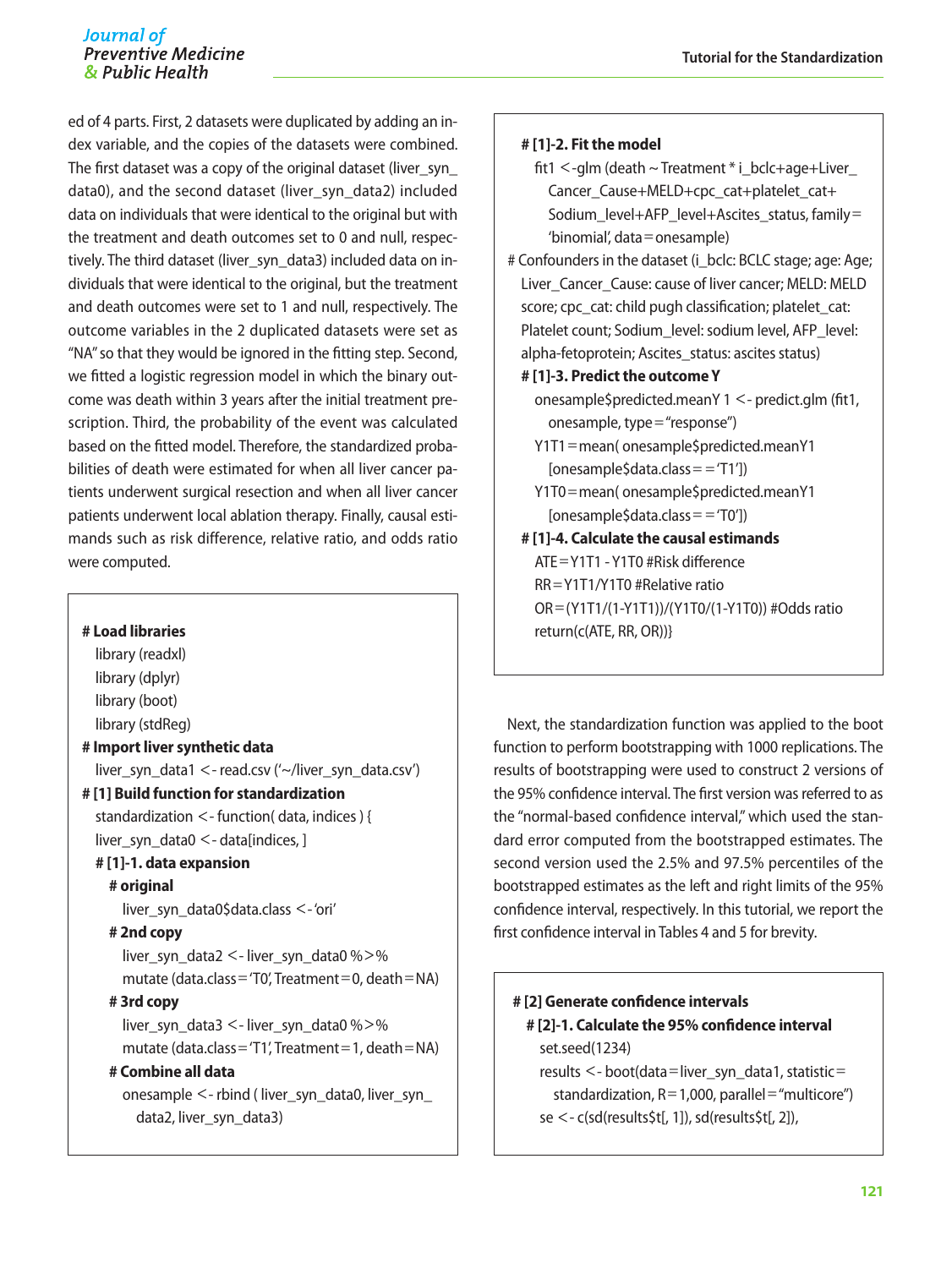#### **Table 4.** Comparison of standardization results

| <b>Estimand</b> | <b>Standardization function</b> | stdGlm function        |
|-----------------|---------------------------------|------------------------|
| Risk difference | $0.02$ ( $-0.01$ , $0.05$ )     | $0.02$ $(-0.01, 0.05)$ |
| Relative risk   | 1.11(0.94, 1.27)                | 1.11(0.95, 1.27)       |
| Odds ratio      | 1.13(0.93, 1.34)                | 1.13(0.93, 1.33)       |

Values are presented as estimate (95% confidence interval).

sd(results\$t[, 3]))

mean <- results\$t0

| #95% normal confidence interval using se |  |  |
|------------------------------------------|--|--|
|                                          |  |  |

 $\text{II}1 \leq$ - mean - qnorm $(0.975)$  \* se

ul1  $\leq$ - mean + qnorm(0.975) \* se

#### **# 95% percentile confidence interval**

ll2 <- c (quantile (results\$t[,1], 0.025), quantile (results\$t[,2], 0.025), quantile (results\$t[,3], 0.025)) ul2 <- c (quantile (results\$t[,1], 0.975), quantile (results\$t[,2], 0.975), quantile (results\$t[,3], 0.975))

#### **# [2]-2. Present the result**

bootstrap <-data.frame(cbind(c("ATE", "RR", "OR"), round (mean, 4), round (se, 4), round (ll1 , 4), round (ul1 , 4), round (II2, 4), round (uI2, 4)), row.names=NULL) colnames (bootstrap) <- c("Estimand", "mean", "se", "Lower1", "Upper1", "Lower2", "Upper2")

The same causal estimands can also be computed using the stdReg package. The steps for applying the function in the stdReg package for estimating the estimands were simpler than the previous method. First, we fitted the same logistic regression model and applied the fitted model to the stdGlm function. The function required specifying the name of the exposure variable and the levels of exposure. Since the exposure of interest was the "treatment" variable, we set  $X =$  "treatment" and  $x=(0, 1, 1)$  in the stdGlm function. Each value within the parenthesis of the x argument indicated the minimum value, maximum value, and the unit of increment in order. Next, the estimates for the causal estimands using the summary function were presented. The summary function enabled estimation of the causal estimand with the standard error and 95% confidence interval by setting the contrast and reference options.

#### **Table 5.** Results of sensitivity analyses based on different models

| <b>Estimand</b> | Model $11$                  | Model $2^2$          | Model $33$             |
|-----------------|-----------------------------|----------------------|------------------------|
| Risk difference | $0.02$ ( $-0.01$ , $0.04$ ) | $0.02$ (-0.01, 0.04) | $0.02$ $(-0.01, 0.04)$ |
| Relative risk   | 1.09(0.94, 1.25)            | 1.10(0.94, 1.25)     | 1.10(0.94, 1.25)       |
| Odds ratio      | 1.12(0.92, 1.32)            | 1.12(0.92, 1.32)     | 1.12(0.92, 1.32)       |

Values are presented as estimate (95% confidence interval).

BCLC, Barcelona Clinic Liver Cancer.

<sup>1</sup>Interaction term between treatment, BCLC stage, and alpha-fetoprotein level and other confounders are included in the model.

<sup>2</sup>Interaction term between treatment, BCLC stage, and cause of liver cancer and other confounders are included in the model.

3 Interaction term between treatment and Child-Pugh classification and other confounders are included in the model.

| # [3] Standardization using the stdReg package                          |
|-------------------------------------------------------------------------|
| $fit1 <$ -glm (death $\sim$ Treatment $*$ i_bclc+age+Liver_             |
| Cancer_Cause+MELD+cpc_cat+platelet_cat+                                 |
| Sodium_level+AFP_level+Ascites_status, family=                          |
| 'binomial', data=liver_syn_data1)                                       |
| $\text{fit}$ .std $\texttt{<}$ -stdGlm (fit=fit1, data=liver_syn_data1, |
| $X =$ "Treatment", $x =$ seq (0,1,1))                                   |
| summary (fit.std, contrast = 'difference', reference = 0)               |
| #Risk difference                                                        |
| summary (fit.std, contrast = 'ratio', reference = 0)                    |
| #Relative ratio                                                         |
| summary (fit.std, transform = 'odds', contrast = "ratio",               |
| reference=0) $#Odds$ ratio                                              |
|                                                                         |

The causal estimates from the standardization function and stdGlm function are compared in Table 4. The estimates and their 95% confidence intervals from the 2 methods were the same.

Sensitivity analyses are generally performed to assess the robustness of findings in a study [15]. Although the set of confounders is selected from the DAG, various outcome models based on the same sets of confounders are possible by considering, for example, their interaction terms, and the causal estimates from different models are expected to reflect consistent results as long as they are close to the true model. For example, the fitted model for the standardization in our tutorial included the interaction term between the treatment and BCLC stage. If the fitted model properly controls the confounding effects, including additional interaction terms between the treatment and the other variables, the causal estimates should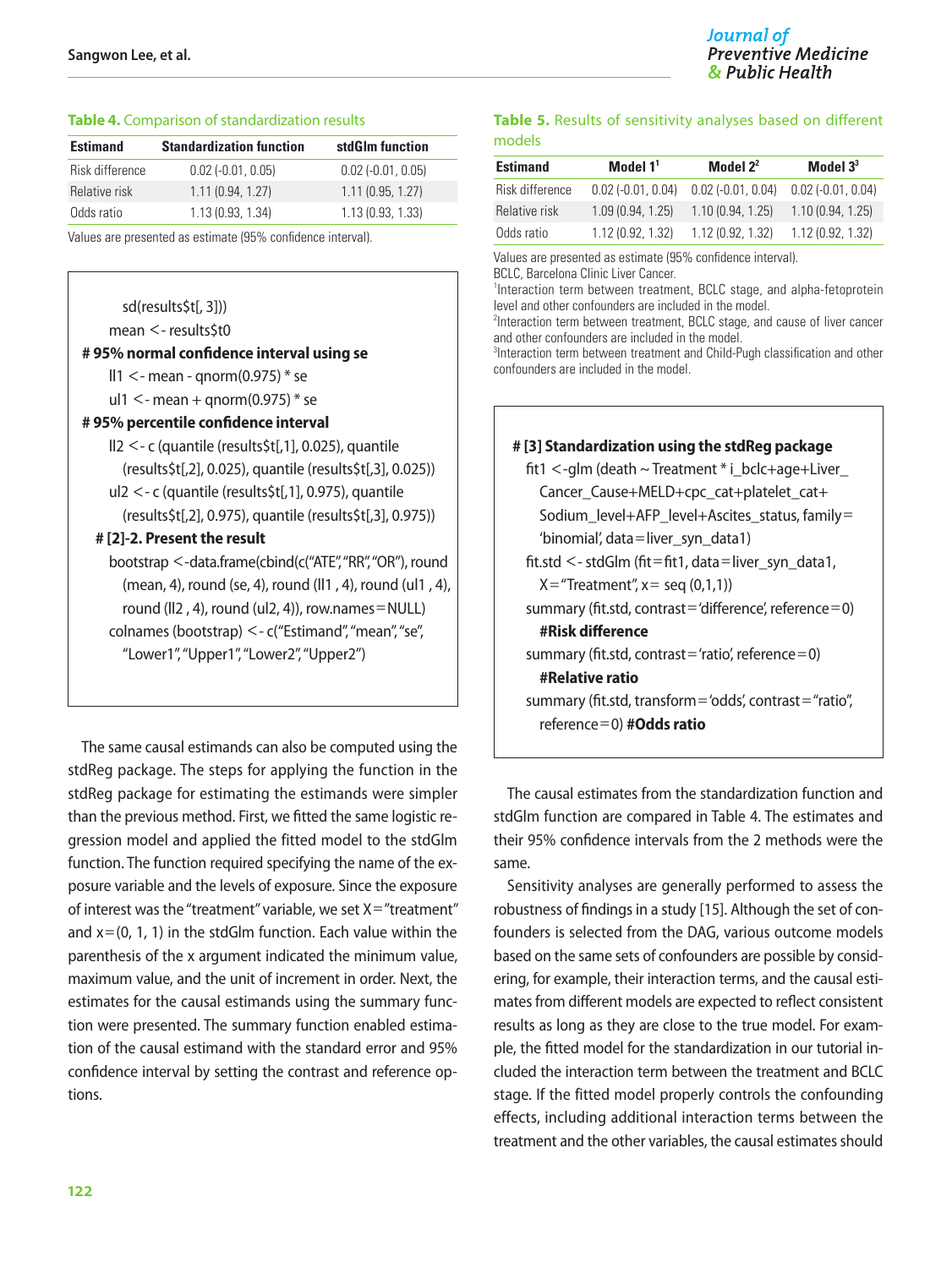#### Journal of **Preventive Medicine** & Public Health

not change drastically.

Table 5 shows the results of the sensitivity analysis. Different interaction terms were included in each model, and estimates from Tables 4 and 5 were compared to one another. The results of the sensitivity analysis support the robustness of our findings since the compared estimates were very similar.

The R script for performing standardization on a subset of the population is shown in Supplemental Material 1. The method for estimating the subgroup causal effects was straightforward. In the standardization function, the procedure until the steps for fitting a logistic regression model was the same as estimating the whole population's estimands. As such, individuals were selected from the subset of the population when averaging the probability of the event. When using the stdReg package, the estimands for the subset of the population can be computed by setting the subsetnew argument in the stdGlm function. The rest of the steps in both methods for estimating the subgroup causal effects were the same as those for the whole population. In the example, the subgroup consisted of individuals with a BCLC stage of A, and the results are presented in Supplemental Material 2. Sensitivity analyses were also performed for the subgroups, and the results are presented in Supplemental Material 3.

### **DISCUSSION AND CONCLUSION**

Standardization is traditionally used in epidemiology when reporting the specific rate or ratio of a disease, such as the agestandardized incidence rate and the standardized mortality ratio [16]. The application of standardization would remove the confounding effect [17]. For example, a country with a population distribution that is skewed toward the elderly would always show a high cancer incidence. In these cases, using the age-standardized incidence rate of cancer would remove the confounding effect of the age variable.

Standardization in causal inference answers the causal question based on the potential outcome if everyone is either treated or untreated. Causal inference based on observational studies is difficult since the causal estimand is not fully identifiable without having to make a strong assumption. The observational study must also have conditions that are similar to those of a conditional randomized experiment. However, the required conditional exchangeability between treated and untreated subjects cannot be proven by data and can only be examined using subject matter knowledge.

Our tutorial demonstrated how standardization is implemented for estimating various causal estimands. Before fitting a regression model, creating a DAG is important since it guides the systematic selection of the potential confounders that will be included in a model. In particular, nodes and arrows in a DAG are drawn based on background knowledge [18], and different versions of a DAG can be used for sensitivity analysis. Consistent results from different versions of DAGs indicate a higher degree of confidence in the causal effect estimation. Additional sensitivity analysis under unmeasured confounding may also be performed using subject matter knowledge.

Standardization is simply a method for estimating the causal estimand of interest. Other methods such as inverse probability weighting, propensity score matching, and instrumental variable methods are some alternatives with different assumptions. Inverse probability weighting is usually compared to standardization when estimating the causal estimand [19]. The key difference between the two methods is based on which parts are modeled. Inverse probability weighting models the treatment using  $Pr[T=t|C=c]$ , while standardization models the outcome using  $Pr[Y=1|T=t, C=c]$ . The propensity score matching method estimates the causal estimands from exposed and unexposed groups that are matched based on the propensity score [20]. Instrumental variables, associated with treatment but not associated with outcomes, as well as confounders, can be used to estimate the estimands even when confounding variables are not measured. However, all methods require either the conditional exchangeability condition or its corresponding untestable conditions. Therefore, researchers should be fully aware that causal inference from an observational study cannot replace causal inference from an RCT. Conditional exchangeability is an untestable assumption in an observational study, whereas in an RCT, conditional exchangeability holds true in practice.

### **Ethics Statement**

No ethics approval and consent to participate was necessary since we used a synthetic data.

### **SUPPLEMENTAL MATERIALS**

Supplemental materials are available at [https://doi.org/10.](https://doi.org/10.3961/jpmph.21.569) [3961/jpmph.21.569](https://doi.org/10.3961/jpmph.21.569).